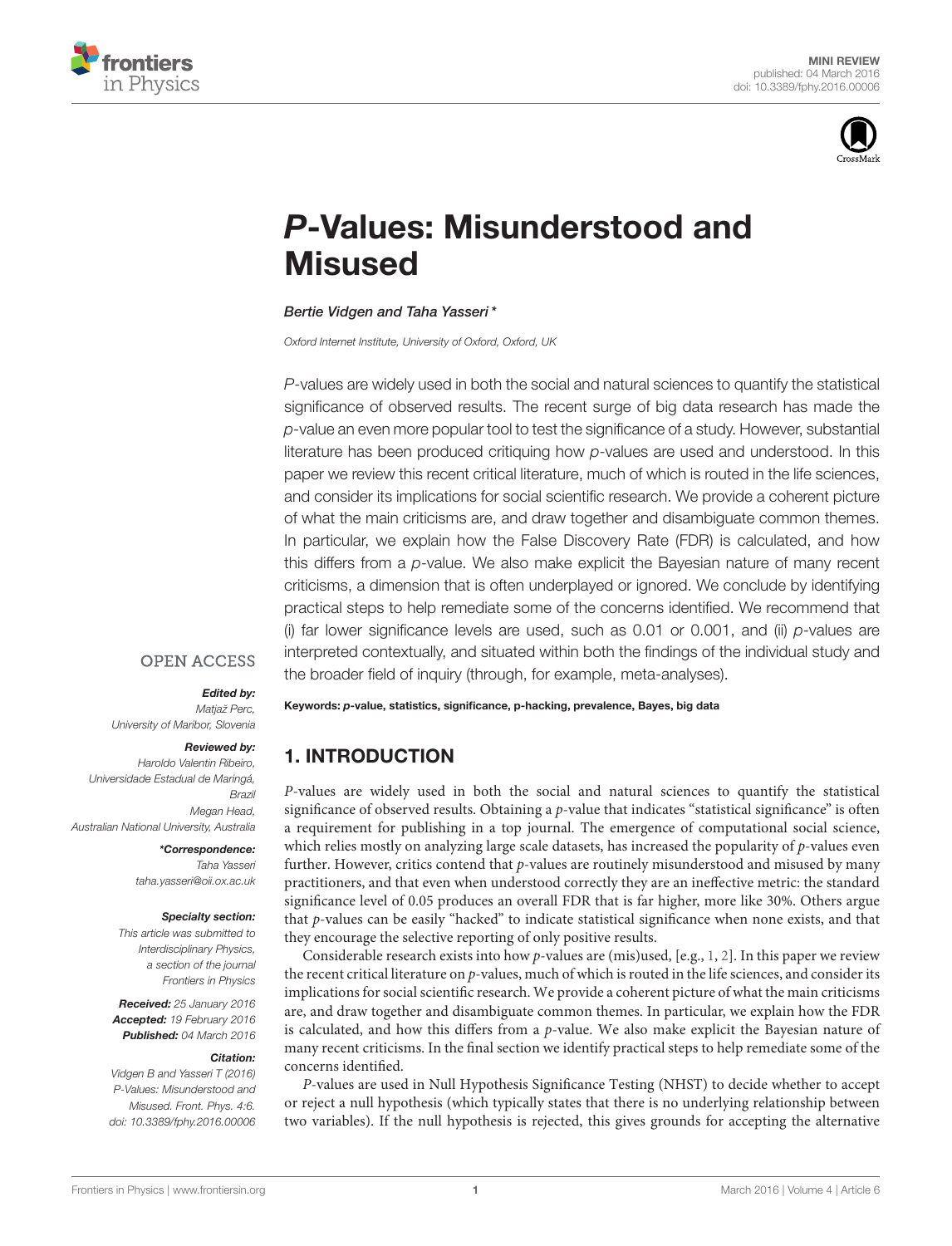hypothesis (that a relationship does exist between two variables). The p-value quantifies the probability of observing results at least as extreme as the ones observed given that the null hypothesis is true. It is then compared against a pre-determined significance level (α). If the reported p-value is smaller than α the result is considered statistically significant. Typically, in the social sciences  $\alpha$  is set at 0.05. Other commonly used significance levels are 0.01 and 0.001.

In his seminal paper, "The Earth is Round  $(p < .05)$ " Cohen argues that NHST is highly flawed: it is relatively easy to achieve results that can be labeled significant when a "nil" hypothesis (where the effect size of  $H_0$  is set at zero) is used rather than a true "null" hypothesis (where the direction of the effect, or even the effect size, is specified) [\[3\]](#page-4-2). This problem is particularly acute in the context of "big data" exploratory studies, where researchers only seek statistical associations rather than causal relationships. If a large enough number of variables are examined, effectively meaning that a large number of null/alternative hypotheses are specified, then it is highly likely that at least some "statistically significant" results will be identified, irrespective of whether the underlying relationships are truly meaningful. As big data approaches become more common this issue will become both far more pertinent and problematic, with the robustness of many "statistically significant" findings being highly limited.

Lew argues that the central problem with NHST is reflected in its hybrid name, which is a combination of (i) hypothesis testing and (ii) significance testing [\[4\]](#page-4-3). In significance testing, first developed by Ronald Fisher in the 1920s, the p-value provides an index of the evidence against the null hypothesis. Originally, Fisher only intended for the p-value to establish whether further research into a phenomenon could be justified. He saw it as one bit of evidence to either support or challenge accepting the null hypothesis, rather than as conclusive evidence of significance [\[5;](#page-4-4) see also [6,](#page-4-5) [7\]](#page-4-6). In contrast, hypothesis tests, developed separately by Neyman and Pearson, replace Fisher's subjectivist interpretation of the p-value with a hard and fast "decision rule": when the *p*-value is less than  $\alpha$ , the null can be rejected and the alternative hypothesis accepted. Though this approach is simpler to apply and understand, a crucial stipulation of it is that a precise alternative hypothesis must be specified [\[6\]](#page-4-5). This means indicating what the expected effect size is (thereby setting a nil rather than a null hypothesis)—something that most researchers rarely do [\[3\]](#page-4-2).

Though hypothesis tests and significance tests are distinct statistical procedures, and there is much disagreement about whether they can be reconciled into one coherent framework, NHST is widely used as a pragmatic amalgam for conducting research [\[8,](#page-4-7) [9\]](#page-4-8). Hulbert and Lombardi argue that one of the biggest issues with NHST is that it encourages the use of terminology such as significant/nonsignificant. This dichotomizes the p-value on an arbitrary basis, and converts a probability into a certainty. This is unhelpful when the purpose of using statistics, as is typically the case in academic studies, is to weigh up evidence incrementally rather than make an immediate decision [\[9,](#page-4-8) p. 315]. Hulbert and Lombardi's analysis suggests that the real problem lies not with  $p$ -values, but with  $\alpha$  and how this has led to p-values being interpreted dichotomously: too much importance is attached to the arbitrary cutoff  $\alpha$  < 0.05.

# <span id="page-1-0"></span>2. THE FALSE DISCOVERY RATE

A  $p$ -value of 0.05 is normally interpreted to mean that there is a 1 in 20 chance that the observed results are nonsignificant, having occurred even though no underlying relationship exists. Most people then think that the overall proportion of results that are false positives is also 0.05. However, this interpretation confuses the  $p$ -value (which, in the long run, will approximately correspond to the type I error rate) with the FDR. The FDR is what people usually mean when they refer to the error rate: it is the proportion of reported discoveries that are false positives. Though 0.05 might seem a reasonable level of inaccuracy, a type I error rate of 0.05 will likely produce an FDR that is far higher, easily 30% or more. The formula for FDR is:

False Positives True Positives <sup>+</sup> False Positives. (1)

Calculating the number of true positives and false positives requires knowing more than just the type I error rate, but also (i) the statistical power, or "sensitivity," of tests and (ii) the prevalence of effects [\[10\]](#page-4-9). Statistical power is the probability that each test will correctly reject the null hypothesis when the alternative hypothesis is true. As such, tests with higher power are more likely to correctly record real effects. Prevalence is the number of effects, out of all the effects that are tested for, that actually exist in the real world. In the FDR calculation it determines the weighting given to the power and the type I error rate. Low prevalence contributes to a higher FDR as it increases the likelihood that false positives will be recorded. The calculation for FDR therefore is:

$$
\frac{(1 - \text{Prevalence}) \times \text{Type I error rate}}{\text{Prevalence} \times \text{Power} + (1 - \text{Prevalence}) \times \text{Type I error rate}}.
$$
\n(2)

The percentage of reported positives that are actually true is called the Positive Predictive Value (PPV). The PPV and FDR are inversely related, such that a higher PPV necessarily means a lower FDR. To calculate the FDR we subtract the PPV from 1. If there are no false positives then  $PPV = 1$  and  $FDR = 0$ . **[Table 1](#page-2-0)** shows how low prevalence of effects, low power, and a high type I error rate all contribute to a high FDR.

Most estimates of the FDR are surprisingly large; e.g., 50 [\[1,](#page-4-0) [11,](#page-4-10) [12\]](#page-4-11) or 36% [\[10\]](#page-4-9). Jager and Leek more optimistically suggest that it is just 14% [\[13\]](#page-4-12). This lower estimate can be explained somewhat by the fact that they only use  $p$ -values reported in abstracts, and have a different algorithm to the other studies. Importantly, they highlight that whilst  $\alpha$  is normally set to 0.05, many studies particularly in the life sciences—achieve p-values far lower than this, meaning that the average type I error rate is less than  $\alpha$  of 0.05 [\[13,](#page-4-12) p. 7]. Counterbalancing this, however, is Colquhoun's argument that because most studies are not "properly designed" (in the sense that treatments are not randomly allocated to groups and in RCTs assessments are not blinded) statistical power will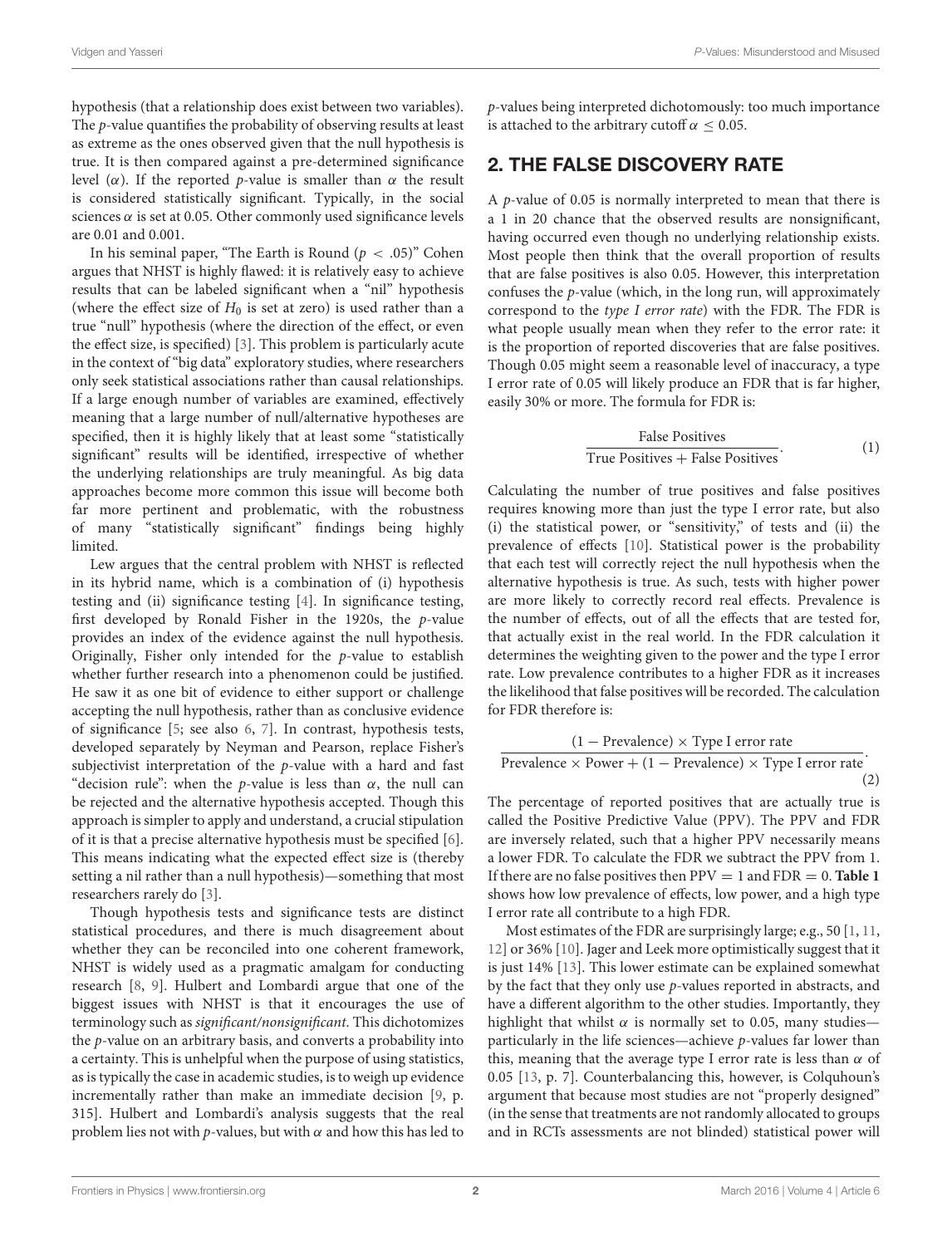<span id="page-2-0"></span>TABLE 1 | Greater prevalence, greater power, and a lower Type I error rate reduce the FDR.

| Prevalence | Power | Type I error rate | <b>FDR</b> |
|------------|-------|-------------------|------------|
| 0.01       | 0.8   | 0.05              | 0.86       |
| 0.1        | 0.8   | 0.05              | 0.36       |
| 0.5        | 0.8   | 0.05              | 0.06       |
| 0.1        | 0.2   | 0.05              | 0.69       |
| 0.1        | 0.5   | 0.05              | 0.47       |
| 0.1        | 0.8   | 0.01              | 0.10       |
| 0.1        | 0.8   | 0.001             | 0.01       |
|            |       |                   |            |

often be far lower than reported—thereby driving the FDR back up again [\[10\]](#page-4-9).

Thus, though difficult to calculate precisely, the evidence suggests that the FDR of findings overall is far higher than  $\alpha$ of 0.05. This suggests that too much trust is placed in current research, much of which is wrong far more often than we think. It is also worth noting that this analysis assumes that researchers do not intentionally misreport or manipulate results to erroneously achieve statistical significance. These phenomena, known as "selective reporting" and "p-hacking," are considered separately in Section [4.](#page-2-1)

## 3. PREVALENCE AND BAYES

As noted above, the prevalence of effects significantly impacts the FDR, whereby lower prevalence increases the likelihood that reported effects are false positives. Yet prevalence is not controlled by the researcher and, furthermore, cannot be calculated with any reliable accuracy. There is no way of knowing objectively what the underlying prevalence of real effects is. Indeed, the tools by which we might hope to find out this information (such as NHST) are precisely what have been criticized in the literature surveyed here. Instead, to calculate the FDR, prevalence has to be estimated<sup>[1](#page-2-2)</sup>. In this regard, FDR calculations are inherently Bayesian as they require the researcher to quantify their subjective belief about a phenomenon (in this instance, the underlying prevalence of real effects).

Bayesian theory is an alternative paradigm of statistical inference to frequentism, of which NHST is part of. Whereas, frequentists quantify the probability of the data given the null hypothesis  $(P(D|H_0))$ , Bayesians calculate the probability of the hypothesis given the data ( $P(H_1|D)$ ). Though frequentism is far more widely practiced than Bayesianism, Bayesian inference is more intuitive: it assigns a probability to a hypothesis based on how likely we think it to be true.

The FDR calculations outlined above in Section [2](#page-1-0) follow a Bayesian logic. First, a probability is assigned to the prior likelihood of a result being false  $(1 -$  prevalence). Then, new information (the statistical power and type I error rate) is incorporated to calculate a posterior probability (the FDR). A common criticism against Bayesian methods such as this is that they are insufficiently objective as the prior probability is only a guess. Whilst this is correct, the large number of "findings" produced each year, as well as the low rates of replicability [\[14\]](#page-4-13), suggest that the prevalence of effects is, overall, fairly low. Another criticism against Bayesian inference is that it is overly conservative: assigning a low value to the prior probability makes it more likely that the posterior probability will also be low [\[15\]](#page-4-14). These criticisms not withstanding, Bayesian theory offers a useful way of quantifying how likely it is that research findings are true.

Not all of the authors in the literature reviewed here explicitly state that their arguments are Bayesian. The reason for this is best articulated by Colquhoun, who writes that "the description 'Bayesian' is not wrong but it is not necessary" [\[10,](#page-4-9) p. 5]. The lack of attention paid to Bayes in Ioannidis' well-regarded early article on p-values is particularly surprising given his use of Bayesian terminology: "the probability that a research finding is true depends on the prior probability of it being true (before doing the study)" [\[1,](#page-4-0) p. 696]. This perhaps reflects the uncertain position that Bayesianism holds in most universities, and the acrimonious nature of its relationship with frequentism [\[16\]](#page-4-15). Without commenting on the broader applicability of Bayesian statistical inference, we argue that a Bayesian methodology has great utility in assessing the overall credibility of academic research, and that it has received insufficient attention in previous studies. Here, we have sought to make visible, and to rectify, this oversight.

# <span id="page-2-1"></span>4. PUBLICATION BIAS: SELECTIVE REPORTING AND P-HACKING

Selective reporting and p-hacking are two types of researcherdriven publication bias. Selective reporting is where nonsignificant (but methodologically robust) results are not reported, often because top journals consider them to be less interesting or important [\[17\]](#page-4-16). This skews the distribution of reported results toward positive findings, and arguably further increases the pressure on researchers to achieve statistical significance. Another form of publication bias, which also skews results toward positive findings, is called p-hacking. Head et al. define p-hacking as "when researchers collect or select data or statistical analyses until nonsignificant results become significant" [\[18\]](#page-4-17). This is direct manipulation of results so that, whilst they may not be technically false, they are unrepresentative of the underlying phenomena. See **[Figure 1](#page-3-0)** for a satirical illustration.

Head et al. outline specific mechanisms by which p-values are intentionally "hacked." These include: (i) conducting analyse midway through experiments, (ii) recording many response variables and only deciding which to report postanalysis, (iii) excluding, combining, or splitting treatment groups postanalysis, (iv) including or excluding covariates postanalysis, (v) stopping data exploration if analysis yields a significant p-value. An excellent demonstration of how p-values can be hacked by manipulating the parameters of an experiment is Christie Aschwanden's interactive "Hack Your Way to Scientific Glory"

<span id="page-2-2"></span><sup>&</sup>lt;sup>1</sup>In much of the recent literature it is assumed that prevalence is very low, around 0.1 or 0.2 [\[1,](#page-4-0) [10–](#page-4-9)[12\]](#page-4-11).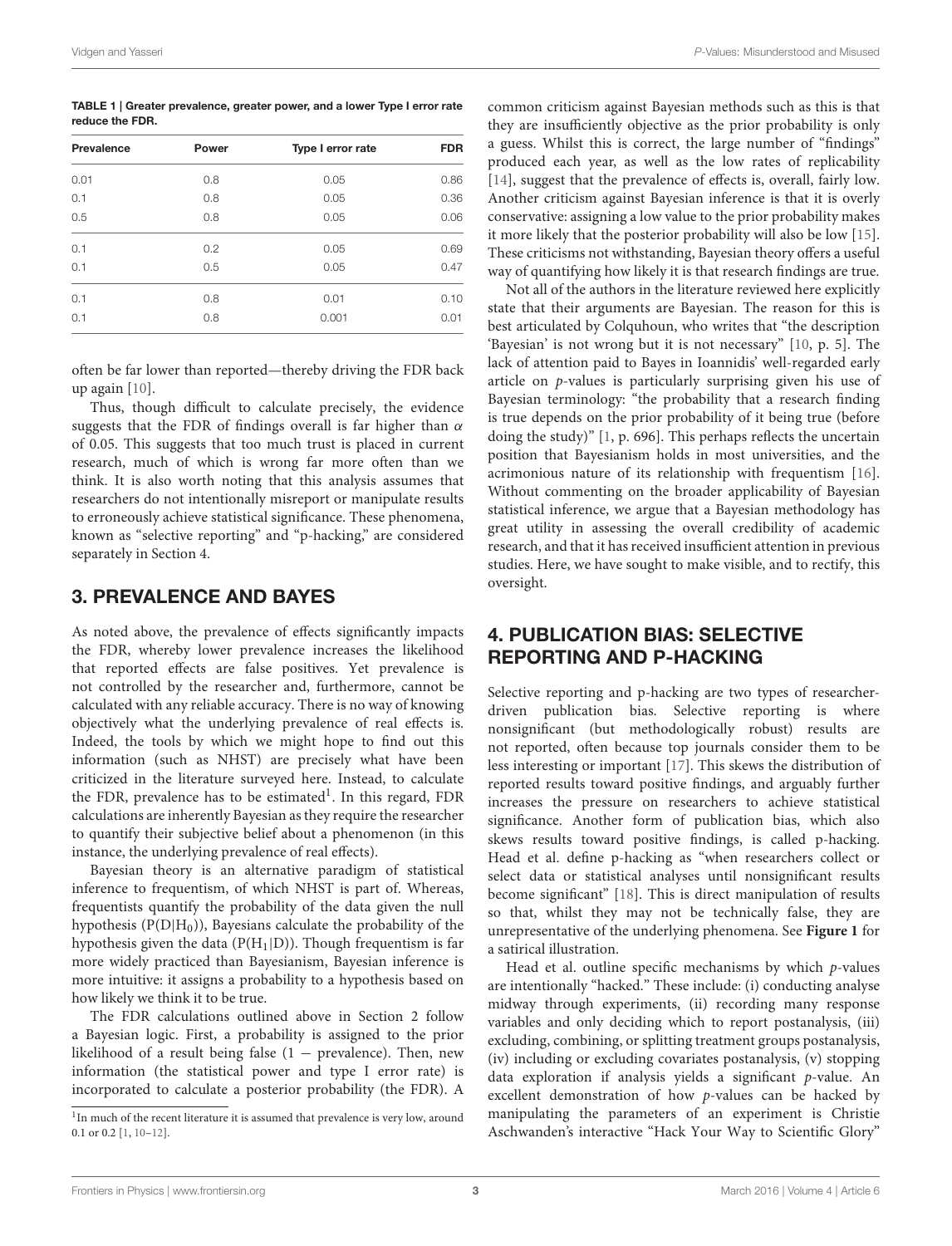

[\[19\]](#page-4-18). This simulator, which analyses whether Republicans or Democrats being in office affects the US economy, shows how tests can be manipulated to produce statistically significant results supporting either parties.

In separate papers, Head et al. [\[18\]](#page-4-17), and de Winter and Dodou [\[20\]](#page-4-19) each examine the distributions of p-values that are reported in scientific publications in different disciplines. It is reported that there are considerably more studies reporting alpha just below the 0.05 significance level than above it (and considerably more than would be expected given the number of  $p$ -values that occur in other ranges), which suggests that p-hacking is taking place. This core finding is supported by Jager and Leek's study on "significant" publications as well [\[13\]](#page-4-12).

## 5. WHAT TO DO

We argued above that a Bayesian approach is useful to estimate the FDR and assess the overall trustworthiness of academic findings. However, this does not mean that we also hold that Bayesian statistics should replace frequentist statistics more generally in empirical research [see: [21\]](#page-4-20). In this concluding section we recommend some pragmatic changes to current (frequentist) research practices that could lower the FDR and thus improve the credibility of findings.

Unfortunately, researchers cannot control how prevalent effects are. They only have direct influence over their study's  $\alpha$ and its statistical power. Thus, one step to reduce the FDR is to make the norms for these more rigorous, such as by increasing the statistical power of studies. We strongly recommend that  $\alpha$  of 0.05 is dropped as a convention, and replaced with a far lower  $\alpha$ as standard, such as 0.01 or 0.001; see **[Table 1](#page-2-0)**. Other suggestions for improving the quality of statistical significance reporting include using confidence intervals [\[7,](#page-4-6) p. 152]. Some have also called for researchers to focus more on effect sizes than statistical significance [\[22,](#page-4-21) [23\]](#page-4-22), arguing that statistically significant studies that have negligible effect sizes should be treated with greater skepticism. This is of particular importance in the context of big data studies, where many "statistically significant" studies report small effect sizes as the association between the dependent and independent variables is very weak.

<span id="page-3-0"></span>Perhaps more important than any specific technical change in how data is analyzed is the growing consensus that research processes need to be implemented (and recorded) more transparently. Nuzzo, for example, argues that "one of the strongest protections for scientists is to admit everything" [\[7,](#page-4-6) p. 152]. Head et al. also suggest that labeling research as either exploratory or confirmatory will help readers to interpret the results more faithfully [\[18,](#page-4-17) p. 12]. Weissgerber et al. encourage researchers to provide "a more complete presentation of data," beyond summary statistics [\[24\]](#page-4-23). Improving transparency is particularly important in "big" data-mining studies, given that the boundary between data exploration (a legitimate exercise) and p-hacking is often hard to identify, creating significant potential for intentional or unintentional manipulation of results. Several commentators have recommended that researchers preregister all studies with initiatives such as the Open Science